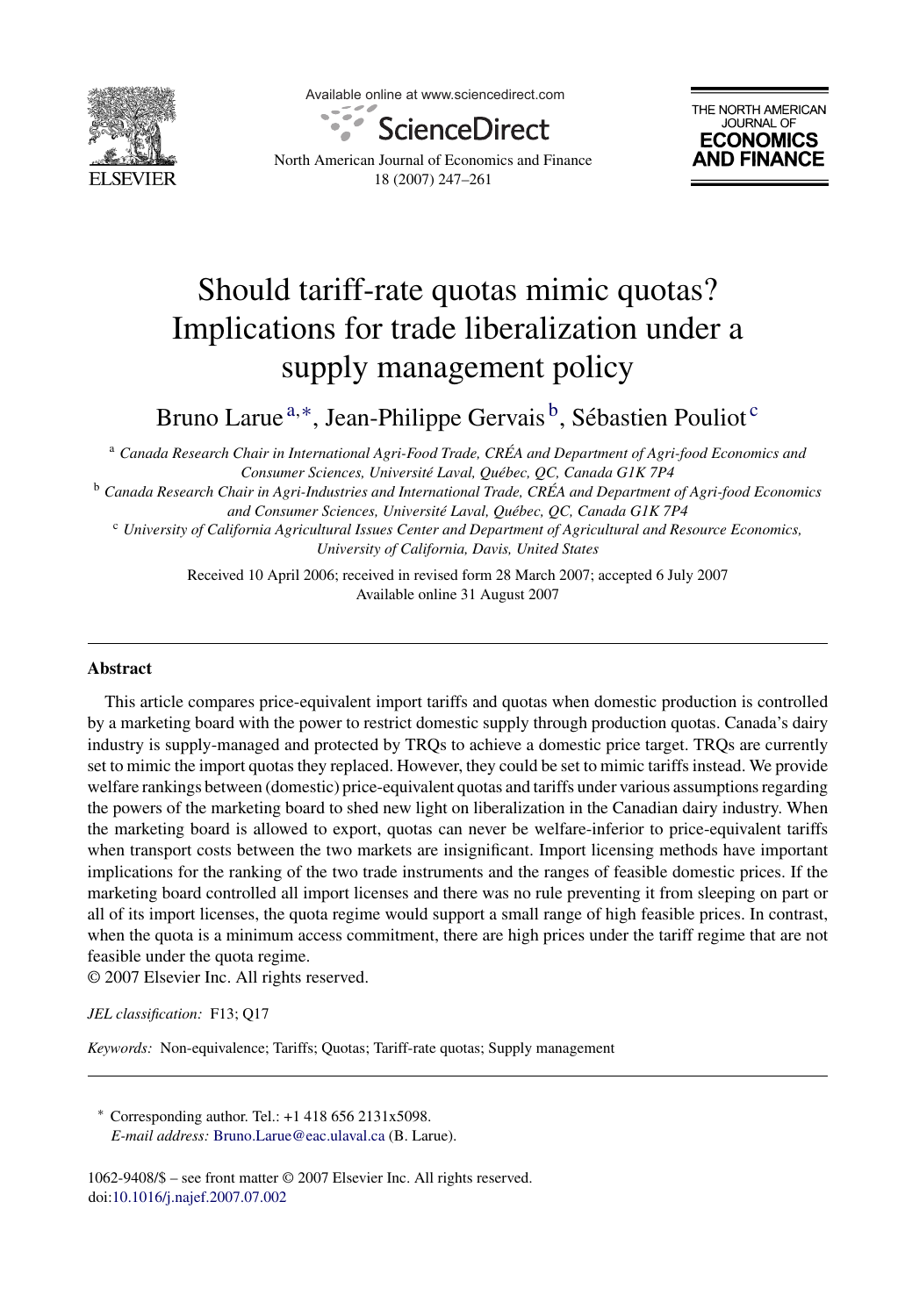## **1. Introduction**

Focusing on tariff reductions in the early days of the GATT was most useful as industrial tariffs averaged roughly 40%. Now these tariffs average about 4% [\(OECD, 2003\).](#page--1-0) Similarly, many quantitative barriers to trade in industrial products were eliminated. The objective set out in the late 1940s to lower tariffs on industrial goods is nearly achieved. While the agri-food sector was not totally excluded from the rounds of multilateral trade negotiations that preceded the Uruguay Round, it is fair to say that not much was accomplished prior to 1994. One of the greatest achievements of the Uruguay Round (UR) was arguably the conversion of all non-tariff barriers (NTBs) in agriculture into bound tariffs using an average price gap method over the 1986–88 base period. Unfortunately, the reference period permitted extremely high bound tariffs to be proposed. These proposed tariffs threatened historic market access levels that prevailed under the previous NTBs and were deemed unacceptable by exporters. To protect market access and further encourage liberalization, WTO members agreed to introduce tariff-rate quotas (TRQs) in many agri-food sectors to guarantee access to all importing countries' markets.

UR TRQs are two-tier tariffs set such that a first (in-quota) tariff is applied to imports as long as aggregate imports do not exceed a certain quantity or quota, while a second (over-quota) tariff is applied when aggregate imports exceed the quota. For many sensitive sectors, the quota of the TRQ is set close to past import volumes; the in-quota tariff is set at a very low (close to zero) level, while the over-quota is set at a high (prohibitive) level. These TRQs mimic the import quotas they replaced. Because import licensing procedures used to administer TRQs were not disciplined in the UR, importing countries are able to rely on questionable import license allocation methods to protect sectors expected to be adversely affected by trade liberalization ([Skully, 2000\).](#page--1-0)

TRQs are typically used for agricultural products that have proved resilient to previous liberalization efforts. This is the case with Canada's supply-managed industries and particularly so for the dairy industry. Supply-managed products were excluded from the bilateral Canada-U.S. trade liberalization process initiated in 1989 and TRQs on these products (or products that make use of them) had over-quota tariff rates varying between 240 and 300%. Supply-management programs restrict domestic and import supplies through production quotas and TRQs to attain domestic price targets. Canada is not alone in using supply controls to support domestic prices. For example, similar policies are used in dairy production in the European Union and Japan. The United States had supply controls for tobacco until July of 2005. Supply-management programs in Canada have been an irritant for some of Canada's trading partners, notably the United States and New Zealand. The Doha Round has created much anxiety among Canadian dairy and poultry producers, because there is a great deal of uncertainty regarding the extent and the manner with which TRQs will be liberalized. The July 2004 framework in the Doha Round calls for liberalizing both tariffs and import limits although modalities are still being discussed.<sup>1</sup>

In this paper, we compare price-equivalent tariffs and quotas when domestic production is restricted by a marketing board that behaves like a monopolist as in [Vercammen and Schmitz](#page--1-0) [\(1992\), a](#page--1-0)nd [Schmitz, Furtan, and Bayliss \(2002\).](#page--1-0) <sup>2</sup> Our analysis builds on the small-country models

<sup>&</sup>lt;sup>1</sup> The July 2004 framework calls for a tiered formula to reduce tariffs "with flexibilities for sensitive products" [\(WTO,](#page--1-0) [2004\).](#page--1-0) Some stakeholders in supply-managed sectors inferred from this that the principles of supply management are not threatened by the current trade negotiations. Because substantial improvement in market access must apply everywhere, including sensitive sectors, and because the number of sensitive products may fall short of what would be desired, supply-managed sectors will not be entirely shielded from trade liberalization.

 $2$  There is a voluminous literature that examines the non-equivalence between tariffs and quotas under various settings. For example, [Rodriguez \(1974\)](#page--1-0) and [Syropoulos \(1994\)](#page--1-0) make comparisons when countries are engaged in trade wars,